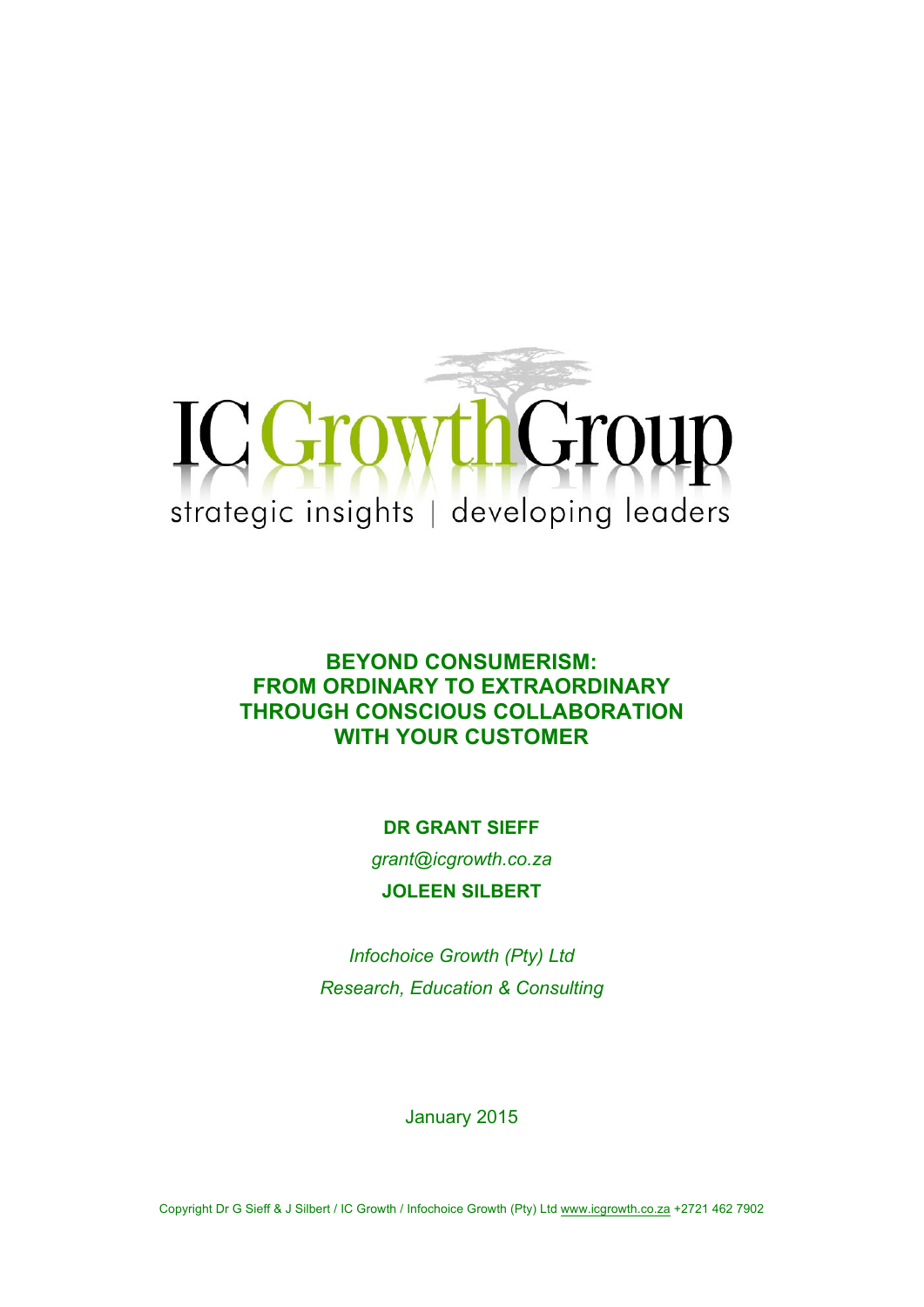Beyond consumerism: from ordinary to extraordinary through conscious collaboration with your customer. It's all about consciousness, relational equality, and behavioural change.

Primitive capitalism may have promoted a view of power dynamics where the objective of the organisation was to corner and dominate the market in order to charge premium prices and maximize profits. In this view, customer education was a negative - an ignorant, dependent customer made it easier to extract a profit.

Megatrends in the last two decades have unalterably changed these dynamics. The information revolution, market innovation, the global economy, reduced barriers to entry, social media and device-driven communication continue to have a dramatic impact on the bargaining power and the relationships between the stakeholders of every organisation. So much so, that, counter-intuitive as it may seem, organisations need to lead the way in leveling or equalizing the power differentials between themselves and prospective customers to best serve all involved parties.

Without a heartfelt commitment to customer education and stakeholder partnering, organisations face a stark alternative: the inevitable consequence of becoming irrelevant.

#### **Consciousness**

John Mackey and Rajendra Sisodia coined the term 'Conscious Capitalism', the title of their 2013 book on this subject. Indeed, the key word for bringing about desired and necessary change in organisational and customer relationships is 'consciousness'. Businesses who truly understand the customer need, who are able to say no to customers who want to buy for the wrong reasons (driven by unconscious forces that do not serve their long term interests), and who are able to target those customers who will truly benefit

Copyright G Sieff & J Silbert / IC Growth / Infochoice Growth (Pty) Ltd www.icgrowth.co.za +2721 462 7902

ICGrowthGroup<sub>2</sub>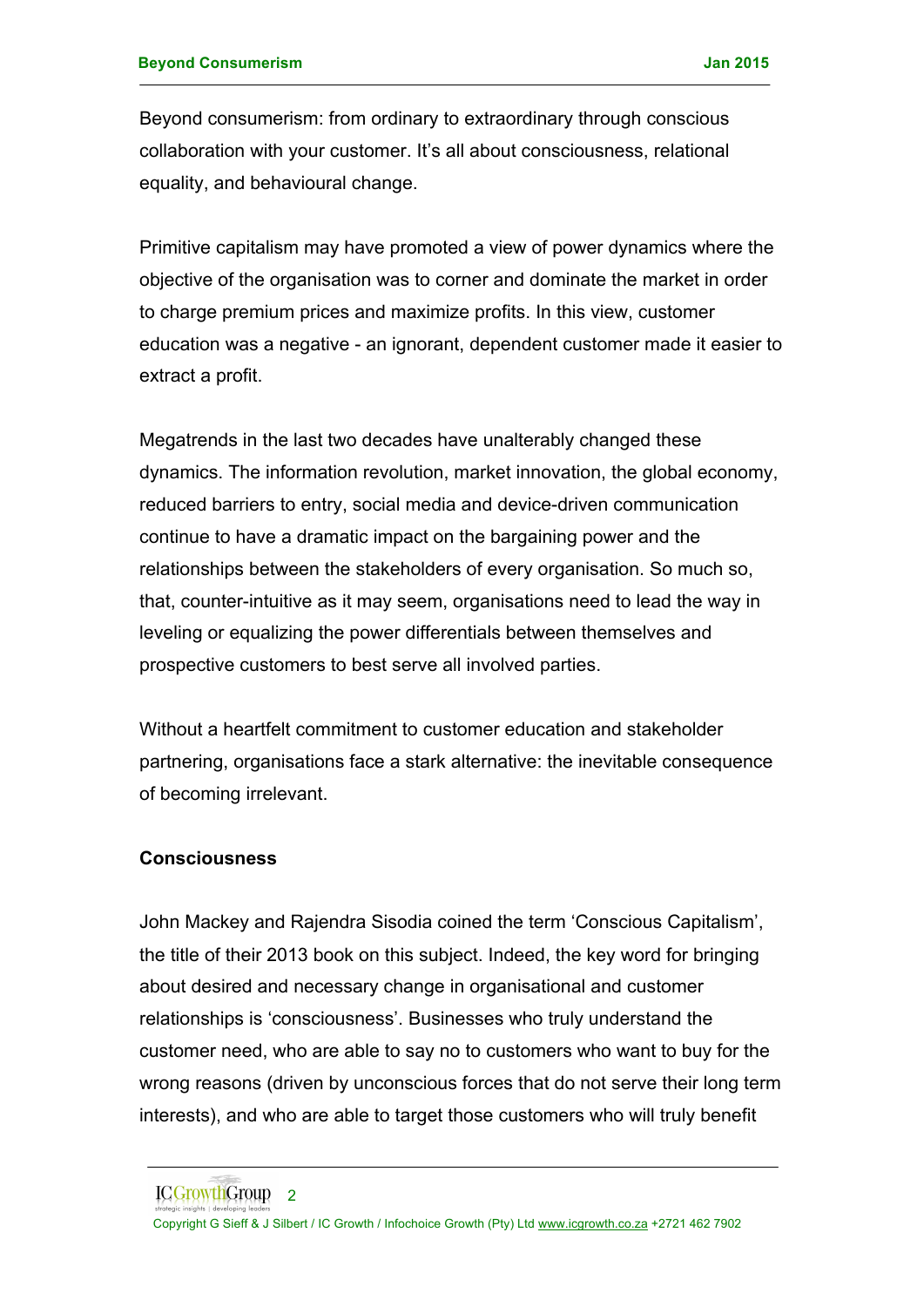from their products and services, are the businesses who will thrive in a world of high expectations.

In this new world, to really build a lasting and profitable relationship with their customers, organisations need to consider how best to bring a new level of consciousness to the customer relationship, and find a way to ensure that in their interactions with the organisation, customers consider critical questions often out of consciousness at the time of purchase:

- 1. Are they making choices that really do serve their needs and interests?
- 2. Are they aware of, and able to resist those primitive, unconscious impulses that lead them to make unwise choices?

It's counter-intuitive, it's anti-consumerist, but it may just be the best way forward for organisations and their customers, and for global sanity: a new, more mature and responsible way to achieve profitability and sustainability. For both the organisation and the customer, it's about consciousness: how to know when to say no to the wrong things and resist temptation, and yes to the right things, for the right reasons.

Conscious collaboration involves a deliberate attempt by the organisation to position itself in the centre of the varying perspectives of the customer, the stakeholders, the organisation itself, and its larger vision or purpose. Organisational values in a collaborative culture mean that it's no longer good enough to for customers to have to shoulder the burden of needing to protect themselves from the subtle and not so subtle appeal to their needs, wants and values from advertisers and businesses in a consumerist world.

Consciousness is borne from a reflective modality. In an organisational context, consciousness may be best achieved through reflective conversations. There are ongoing conversations that need to take place at all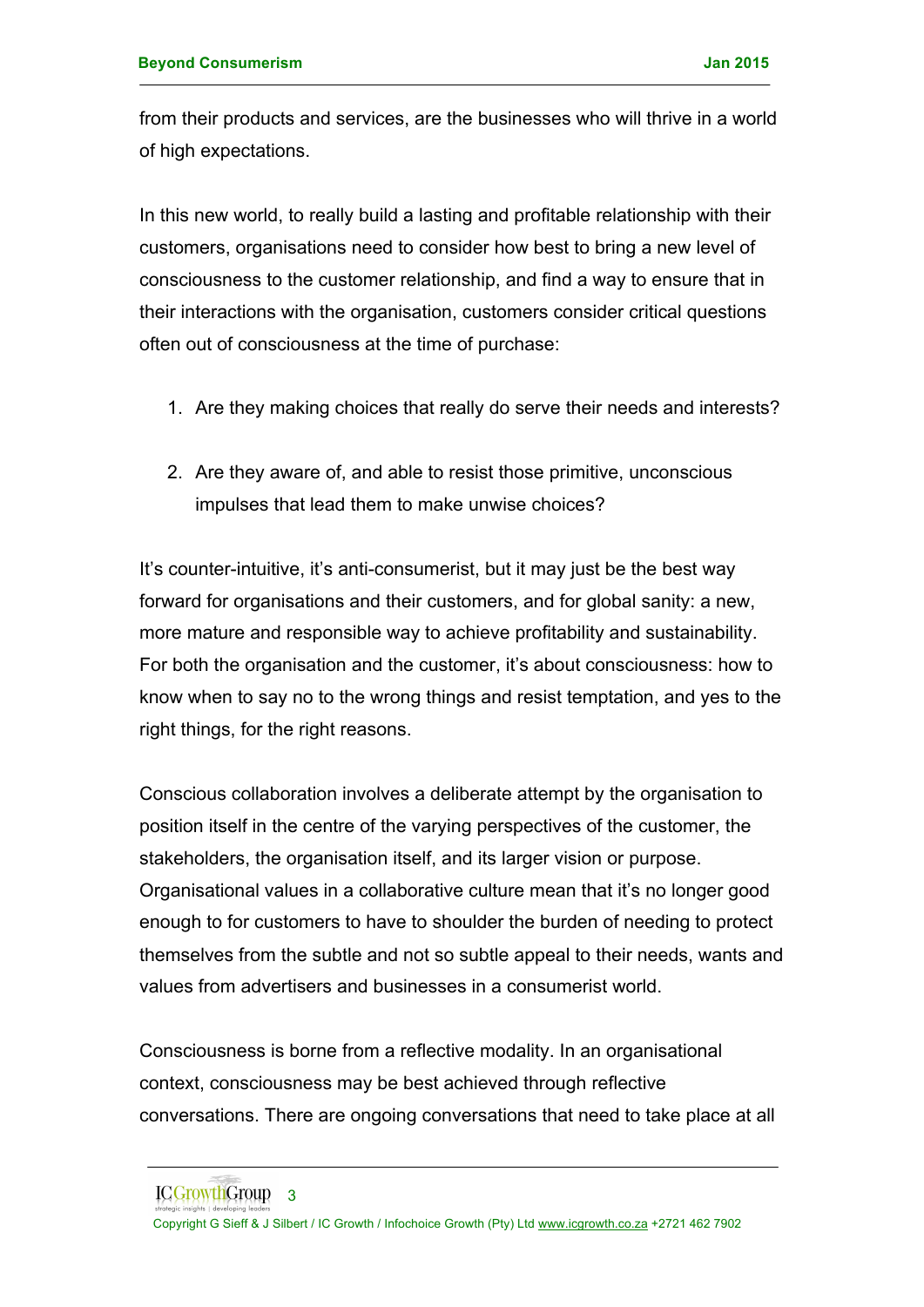levels to identify blind spots, gaps and underlying needs. Conversations to build this kind of consciousness must explore the current reality, the future aspiration, the gaps that are inevitably present, the various options that may be available to close the most important gaps, and how best to take action.

### **Relational equality**

Relational equality refers to the interaction between the customer and the organisation. It embraces two concepts borrowed from the field of counselling and psychology: the primacy of the human relationship and the equal value of both its participants.

Carl Rogers, one of the great voices in the counselling world, wrote in the 1950's about 'client-centred therapy' as an alternative to the previous 'doctor knows best' attitude which had, until then, infiltrated the practice of therapists and counsellors. Rogers argued that a paternalistic style, influenced by the medical model, and fashionable at the time, was counter-productive to healing, and that an alternative type of relationship, in which the client, and his/her thoughts, feelings and responses, was central to bringing about a more respectful relationship that would in turn lead to therapeutic change.

Rogers identified a number of features that he regarded as integral to an equal, respectful relationship, some of which can be appropriately adapted for alignment in a new organisational world of conscious collaboration with customers:

- A. A **relationship** between client/customer and therapist/organisation must exist, and it must be a relationship in which each person's perception of the other is important.
- B. The therapist/organisation needs to be **genuine** within the relationship.
- C. The therapist/organisation **accepts** and **values** the client/customer.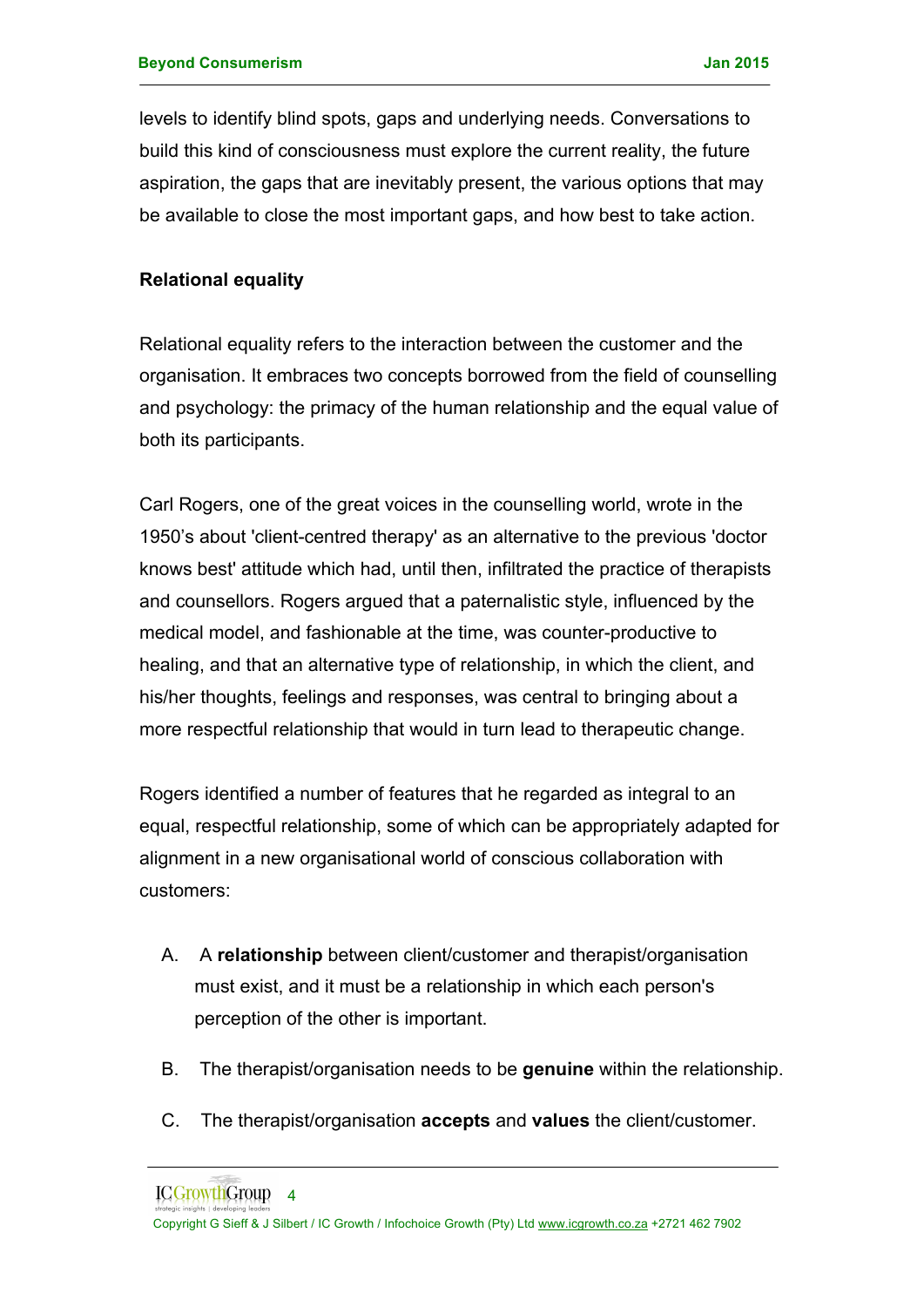D. The therapist/organisation experiences an **empathic understanding** of the client's/customer's frame of reference. Attuned empathy on the part of the therapist/organisation helps the client/customer appreciate the therapist's/organisation's regard for them.

The relational equality that results improves the likelihood of both participants, in this case, the organisation and the customer, engaging in a relationship that is based on an equality of interests and participation. When the customer is listened to with a 'customer-centred' sensibility, the organisation's capacity to attend specifically to the customer's unique requirements is maximised. In this way, the customer's contribution is privileged and the customer feels heard and valued. Both parties are thus beneficiaries of the relationship; the organisation is more relevant because it learns to optimally position its products and services through its interaction with the customer, and the customer feels *truly* served. This approach improves the chances of the relationship being profitable for the organisation, beneficial to all parties, and sustainable over time.

### **Behavioural change**

Changing behaviour is never easy. It's even harder in organisations where there is an established way of doing things, or a dominant organisational culture. A new modality of conscious collaboration is likely to require a radical shift in the culture of many organisations. It will change performance criteria, the approach of customer-facing staff, the organisation values, the operational strategy and the role of leadership. None of this will be possible without a clear rationale for why such behavioural change is important and necessary, and without clear and active leadership that models the way forward.

To help engage with this change process, to instil a culture of conscious collaboration, the ten key themes below form a basis for an extended conversation, and an action plan for transformation.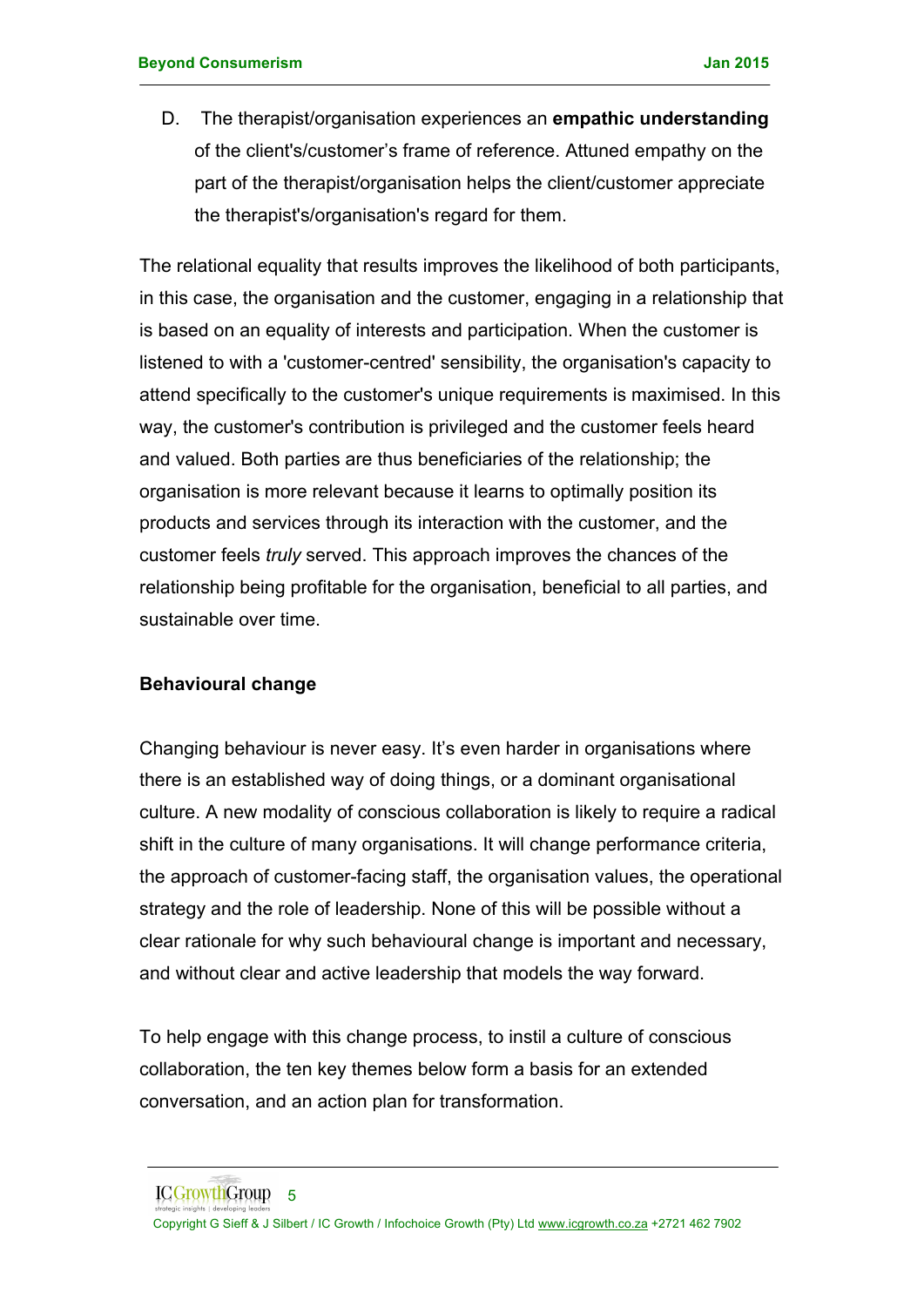#### **How to make the change: ten key themes**

The following ten themes are interdependent. They build a values-hierarchy for the organisation, and need to be considered together as an integrated whole, to bring about a fundamental shift from the traditional way of treating customers as a means to an end, to a new way of customer partnering and collaboration.

### 1. Reflect on why conscious collaboration is important

To bring about the required change in culture and values, organisations need at the start to engage in a reflective process of why conscious collaboration is important.

In a world of many choices and more empowered customers, to focus on the organisation or the individual alone at the expense of other involved parties, is not a sustainable option. Energy, or the reason for interacting together, will dissipate and the parties – customers, stakeholders, and even the organisation itself – may be in danger of losing meaning and reasons to continue to interact.

The reflective process also invites questions about the organisation's competencies, or strengths and weaknesses, and allows for appropriate action. What needs to be done to build new competence? When might it be necessary to a) partner with another provider, b) refer the customer elsewhere, or c) collaborate with the customer to improve the product or service being offered? An honest reflective process is likely to identify where improvement is needed.

In any reflective process, an awareness of subjectivities is required. In the conversation about change, these need to be 'bracketed' so that the organisation is able to really listen diagnostically, both to its staff and to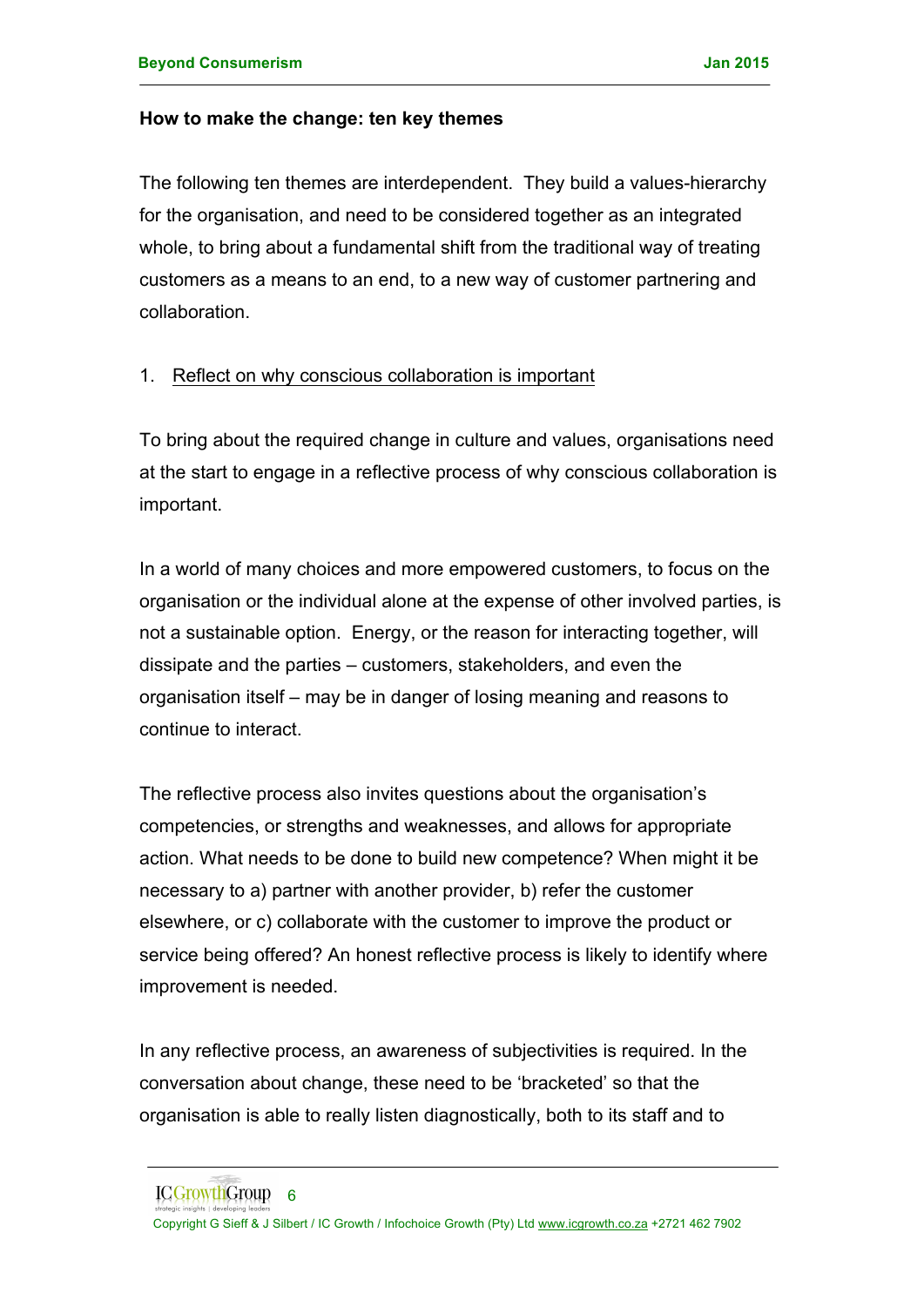customers. Organisational effectiveness starts with self-awareness and selfmastery (by-products of the reflective process) in key staff, and then interpersonal effectiveness across the organisation and with its customers.

#### 2. Introduce a new approach to listening: 'diagnostic listening'

A new approach to listening, that fosters conscious collaboration, can be borrowed from psychology.

Carl Rogers advocated that the process of 'active listening' is integral to building a helping relationship. Rogers (Humanistic Psychology) as well as practitioners from the field of Existential Psychology, argue that in order to really understand and assist a client, the counsellor needs to be able to *bracket* his or her own needs, assumptions and tendencies towards advice and rescue (or 'sales script'), in order to engage in the process of active listening.

Empathy, according to Rogers, is the capacity of an individual to 'feel into' the experience of another, and in the therapeutic relationship, to do so without foreclosing on the client's experience.

Can this be relevant in organisational life and be used to build meaningful and lasting customer relationships? The bracketing of one's own thoughts, assumptions and conventional conversational tendencies on the one hand, and empathy on the other, clears the 'relational space' so that the counsellor or organisation can listen with an 'inner ear' and hence ask ask probing, relevant questions about the client's or customer's needs and requirements.

A probing conversation will facilitate the process of active or diagnostic listening. It is important for organisations to be able to find out how customer's choose to interact with them, to understand what customers need, and how or whether this aligns with organisational purpose, and if not, what alternatives

Copyright G Sieff & J Silbert / IC Growth / Infochoice Growth (Pty) Ltd www.icgrowth.co.za +2721 462 7902

ICGrowthGroup 7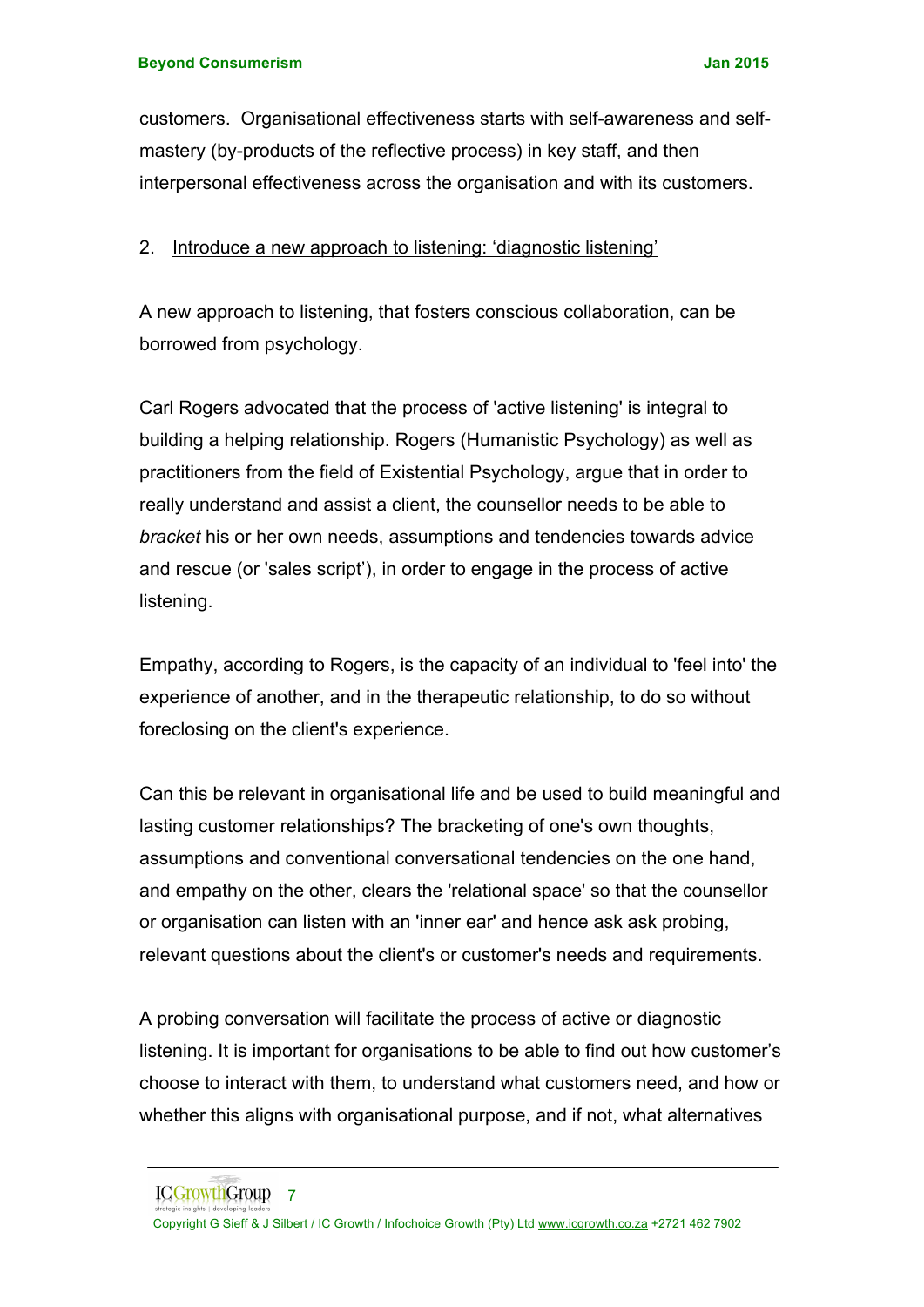can be offered by the organisation to be of service.

In a situation where a misalignment is identified by the organisation, choices can be considered. These may include:

- A. Extending organisational purpose, while maintaining a core focus and avoiding straying from core values
- B. Advising customers of more suitable options for them; i.e. don't buy, buy less, buy elsewhere.

The type of listening that is client (or customer)-centred, empathic and facilitates accurate, respectful and insightful problem solving can be thought of as diagnostic listening.

Diagnostic listening levels the playing field. Rather than only privileging organisational needs, it is a means to understanding the unique situation of a customer and, based on the knowledge, skills and expertise of the organisation, to tailoring a product or solution that meets their unique requirements. In so-doing, diagnostic listening redresses an historical power imbalance generated by organisations that dictate to, or impose solutions upon customers, and instead, cultivates an environment where both parties are equal and valued participants in finding a solution.

## 3. Know when to say no to the customer

This can be harder by far to put in to practice than to preach about, but it may be the key to building trust and loyalty. Organisations practicing relational equality, diagnostic listening and conscious collaboration may discover earlier than the customer, before the sale or transaction is concluded, that the wrong choice is being made. Is it possible that by acting accordingly, by actively dissuading a customer from buying because the organisation's product or

ICGrowthGroup 8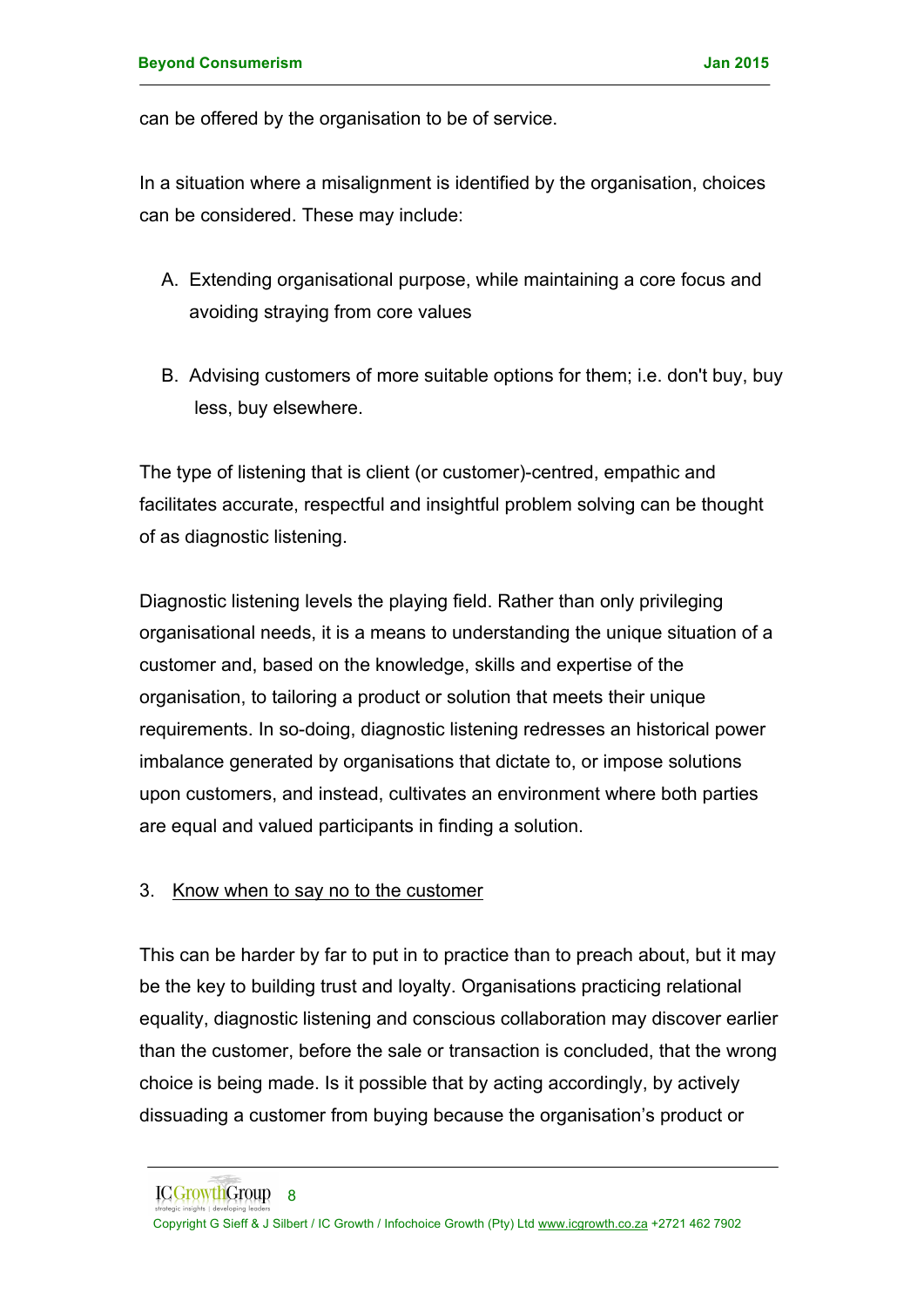service is not in their best interests, both the organisation and the customer benefit more in the long run? The reputational credit for the organisation may be worth the investment in such contrarian thinking.

### 4. Refer the customer on to a better solution that meets their needs

The hard option, to refer a prospective customer to another provider, may in fact translate into a more loyal customer in the medium- or long-term, who insists on returning, or even staying, perhaps less for the product or service, and more for the trusted relationship with the organisation. The referral option builds relational equality. The organisation's superior knowledge of the industry is shared with the customer, and the opportunity for collaboration grows. Customers may be more ready to make referrals, or to work with the organisation to help improve or customise the product or service to meet their needs.

### 5. Build collaborative relationships with other providers

Extending collaboration to other providers, even competitors, may strengthen organisational positioning. Could a fee be negotiated for customer referrals? Are there opportunities for collaboration with competitors that strengthen the industry and the organisations within it, rather than being perceived to be anticompetitive?

## 6. Role model new behaviours with staff

Conscious collaboration may not be easy to embed. It will inevitably require a change in organisational culture and in core values. The biggest influence on organisational culture is derived from leaders modeling the desired culture and preferred behaviours. Leadership may need to engage with staff in the same manner that staff must engage with customers. Modeling behavior in a

Copyright G Sieff & J Silbert / IC Growth / Infochoice Growth (Pty) Ltd www.icgrowth.co.za +2721 462 7902 ICGrowthGroup<sub>9</sub>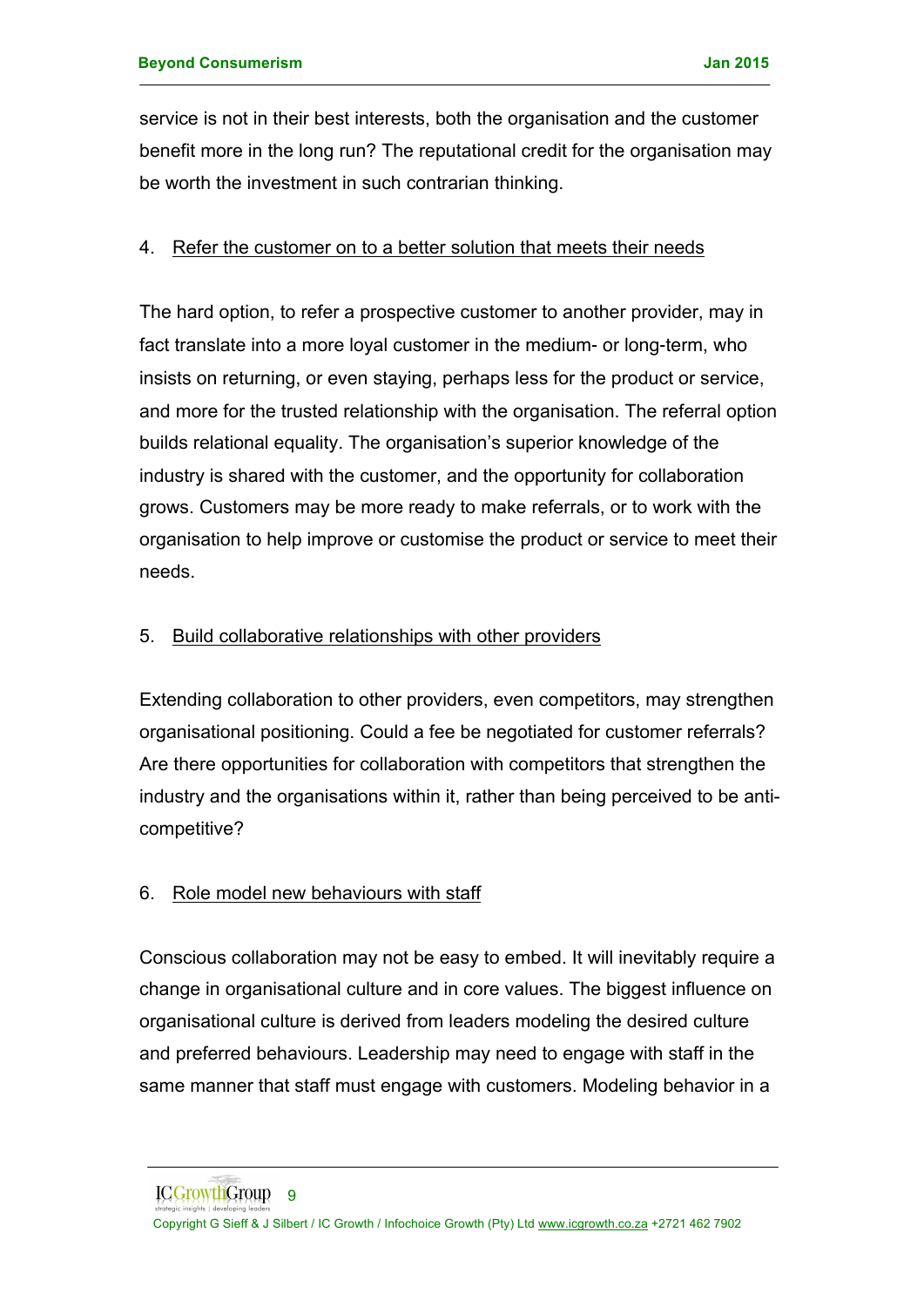consistent manner is critical, preferably underpinned by a clearly defined strategy and rationale, or organisation purpose.

### 7. Be upfront about values and principles

To build trust with customers and avoid unwarranted suspicion, an open declaration may be needed at the start of any customer interaction. At the very least, it may include something like 'our goal is not to make a sale out of you at all costs', and it may also include a lot more about conscious collaboration, before considering the possibility of advising the customer to go elsewhere.

### 8. Learn from and reward the customer

Some of the most profitable organisations are successful because they know how to learn from individual customer interactions, and then develop expertise and solutions to better serve each customer. Organisations that reward their customers for participating in this shared learning are likely to entrench customer loyalty and embed relevance over time.

## 9. Analyse customer behaviour

This theme extends from the previous point. There are powerful analytical systems and tools that allow organisations to understand customers' needs, wants and behaviours, and to engage in targeted campaigns that serve both the customer and the organisation.

### 10. Never stop asking

At the heart of the change in customer relationships is the need to engage with respectful curiosity, and ask questions that create a greater awareness of what is needed most and what is most relevant. To do this well, organisations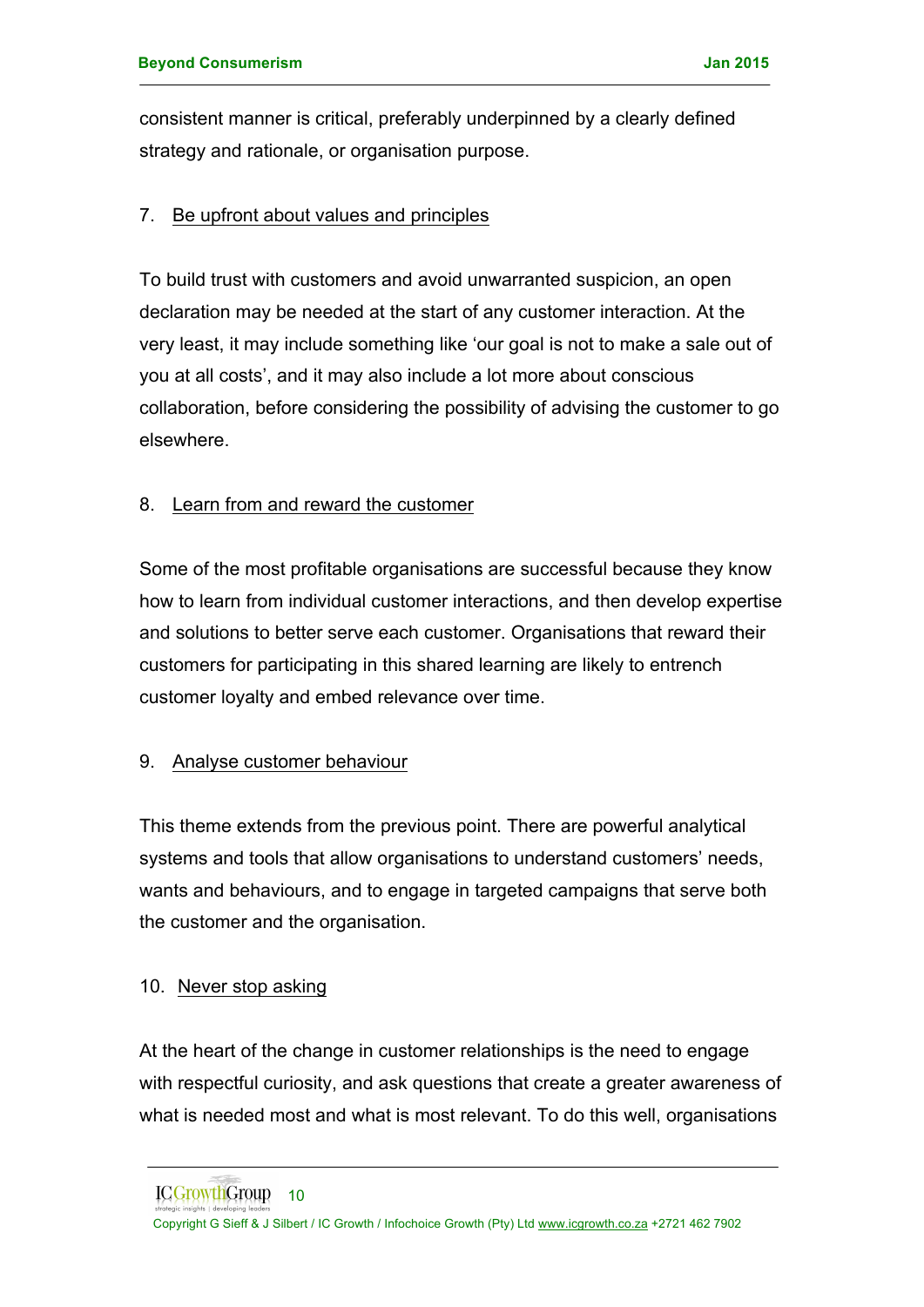need to embed the ethos of relational equality into organisational culture and values.

### **Conclusion**

The psychologist, Victor Frankl, stated that 'between a stimulus and a response lies a gap; inside this gap lies your freedom'. This article suggests that it is becoming more important for organisations to engage actively with the gaps between their current and future states, between themselves and their customers, and with the tensions at play within customers' wants and needs. The way to 'freedom', or lasting relevance for organisations in a challenging world, may be through a more conscious collaboration with customers, that necessitates a new modus operandi, underpinned by lived values.